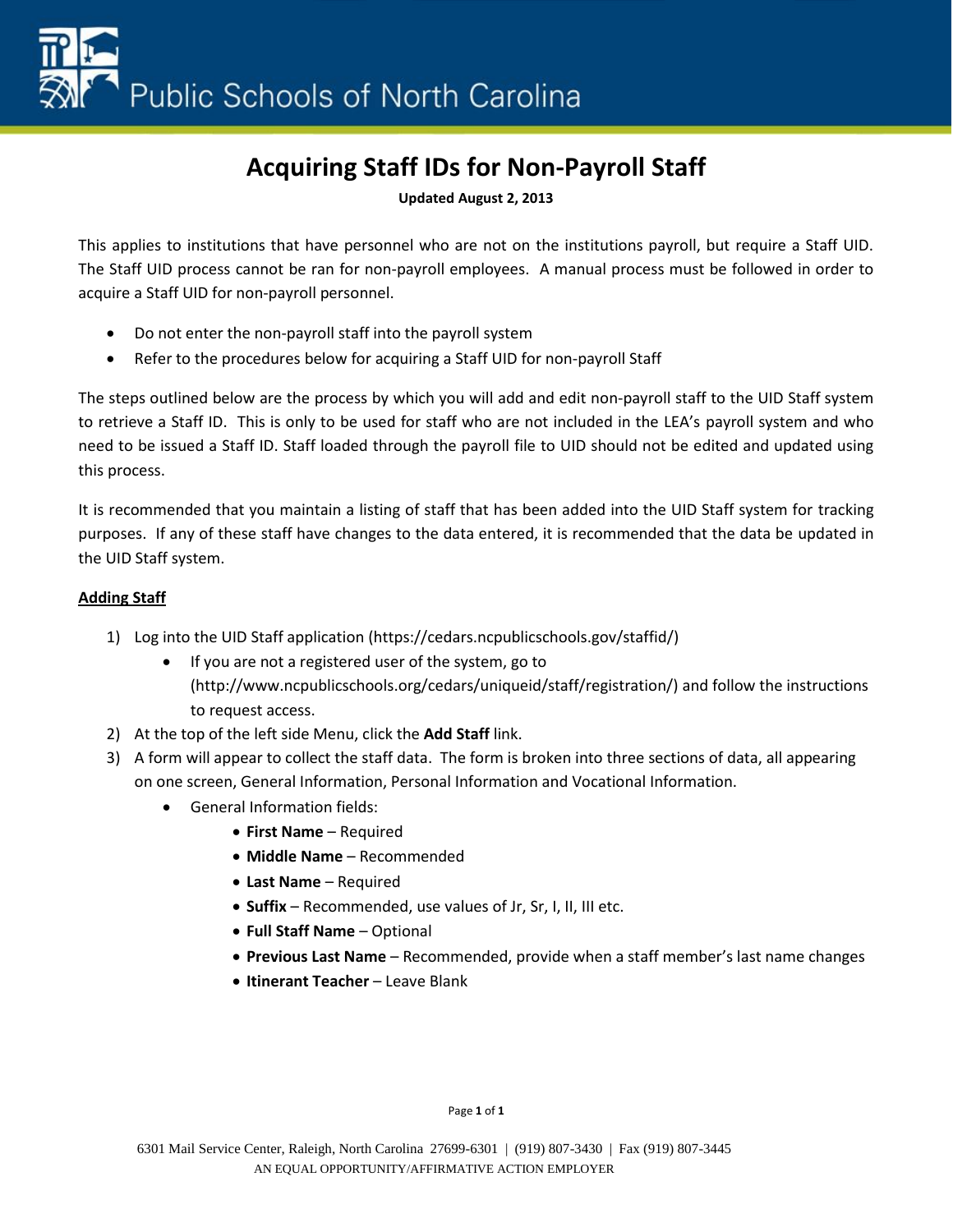**Updated August 2, 2013**

| $\mathbb{Q}_0$<br><b>Add Staff Member</b> |                            |
|-------------------------------------------|----------------------------|
|                                           | <b>General Information</b> |
| * First Name:                             |                            |
| Middle Name:                              |                            |
| * Last Name:                              |                            |
| Suffix:                                   |                            |
| <b>Full Staff Name:</b>                   |                            |
| Previous Last Name:                       |                            |
| Itinerant Teacher:                        | $\odot$ Yes $\odot$ No     |

- Personal Information fields:
	- **Gender** Required
	- **Date of Birth** Required, format is MM/DD/YYYY
	- **SSN** Recommended, format is 9 characters without dashes (-)
	- **Ethnic Code** Required, select from the dropdown listing. Use only the values that begin with 'Hisp' and 'Non-Hisp'.
	- **Ethnicity Subgroup** Leave Blank
	- **Highest Degree Earned** Leave Blank
	- **Address 1** Optional
	- **Address 2** Optional
	- **City** Optional
	- **State** Optional
	- **Zip Code** Optional

Page **2** of **2**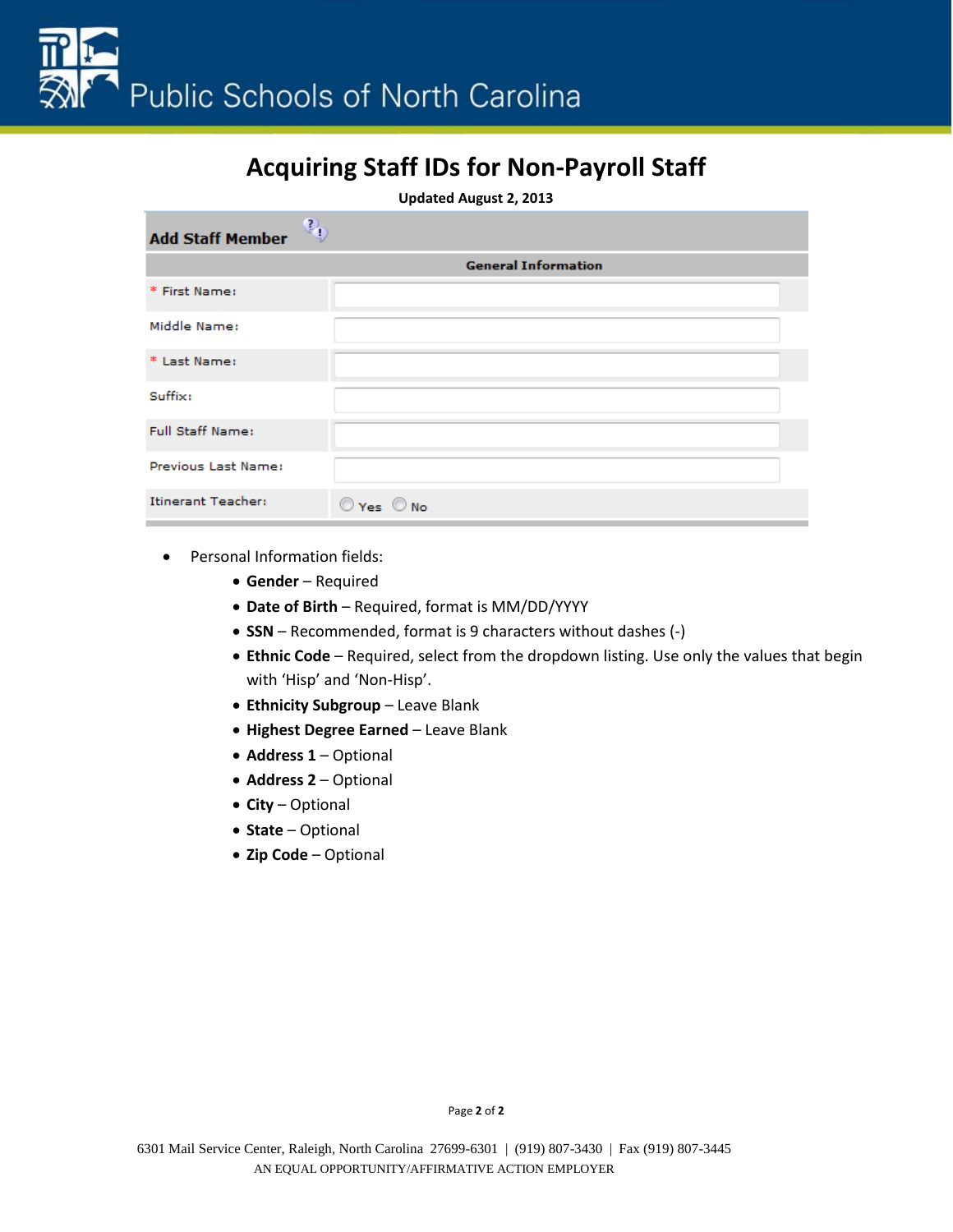**Updated August 2, 2013**

|                             | <b>Personal Information</b> |
|-----------------------------|-----------------------------|
| * Gender:                   | C Female C Male             |
| * Date of Birth:            |                             |
| SSN:                        |                             |
| * Ethnic Code:              |                             |
| <b>Ethnicity Sub Group:</b> | ▼                           |
| Highest Degree Earned:      | ▼                           |
| Address 1:                  |                             |
| Address 2:                  |                             |
| City:                       |                             |
| State:                      | ▼                           |
| Zip Code:                   |                             |

- Vocational Information
	- **District Code** Required, use the three digit LEA or Charter School code
	- **Active** Required, select Yes or No
	- **School Code** Required, if there is no specific school use 000
	- **Hire Date** Leave Blank
	- **Annual Salary (Object Code)** If the staff member is to be involved in the evaluation process then provide a value of 1 for Administrator roles and a 2 for Instructional roles, otherwise leave blank.
	- **Job Class** Leave Blank
	- **Alternate Staff ID** Required, this is a locally identified number used for tracking purposes.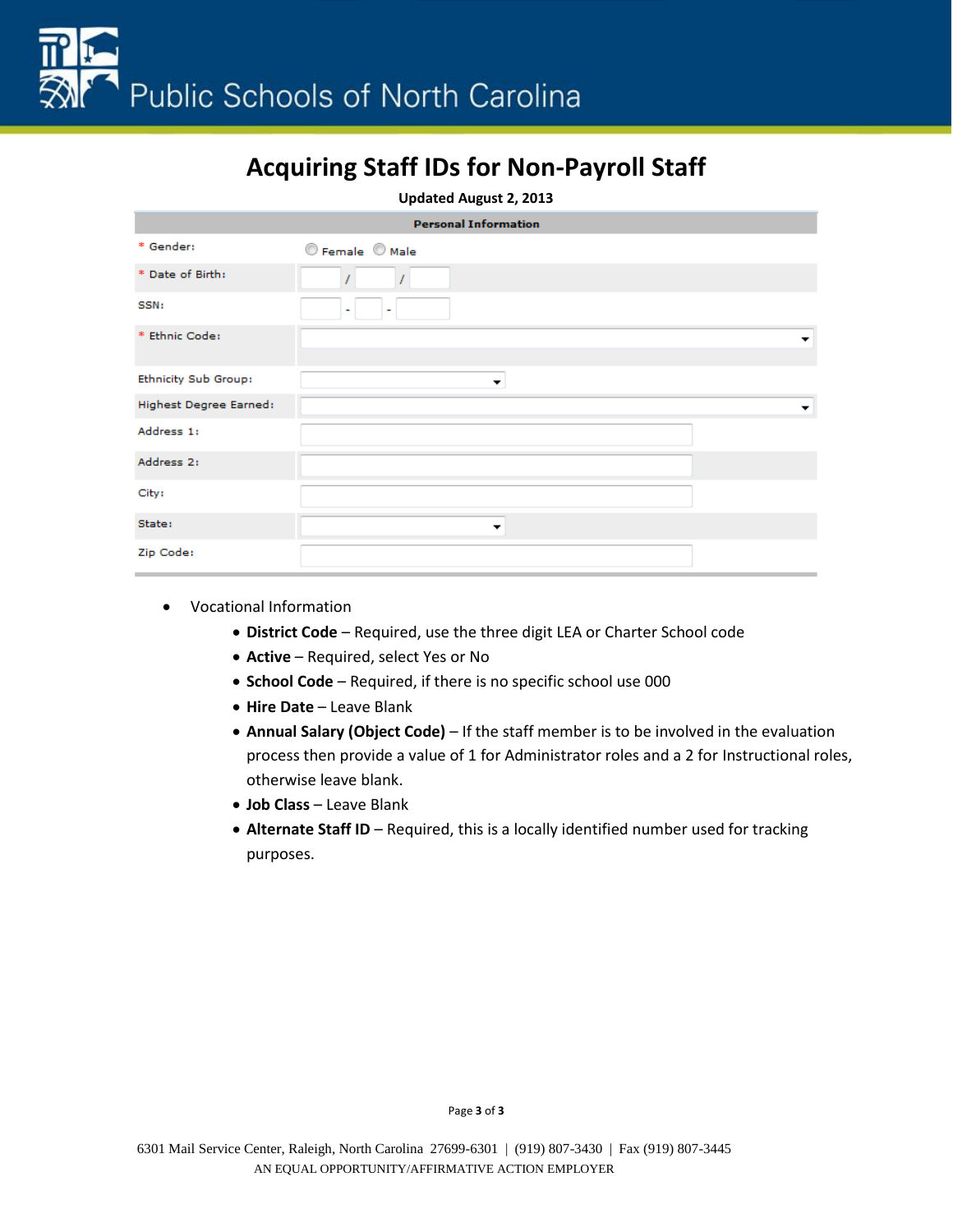**Updated August 2, 2013**

|                       | <b>Vocational Information</b> |
|-----------------------|-------------------------------|
| * District Code:      |                               |
| * Active:             | $\odot$ Yes $\odot$ No        |
| * School Code:        |                               |
| Hire Date:            |                               |
| Annual Salary:        |                               |
| Job Class:            | ▼                             |
| * Alternate Staff ID: |                               |
|                       | Assign Identifier<br>Clear    |

- 4) After entering the data as described above, click **Assign Identifier**.
	- If any errors appear, correct them and click **Assign Identifier** again.
- 5) Once the data is accepted you will receive one of the following responses: New identifier assigned, ID was not assigned Near Match Records Found, or Staff Member has been found.
	- New iden[t](https://cedarstrain.schools.nc.gov/staffid/downloadFormat.do?extractType=01&disabled=true&batch_number=3894)ifier assigned:  $\sharp\sharp\sharp\sharp\sharp\sharp\sharp\sharp\sharp\sharp\sharp\sharp\sharp\sharp$ . Click the download icon the download records. This means that a new staff ID has been assigned because the staff member does not already exist in the UID Staff system. The assigned Staff ID appears on the screen (shown as ########### above) or you can download the file.
		- i. You can now click to download the file and retrieve the Staff ID. A screen appears that provides various fields to choose the format. Change **Include Field Header** to Yes and then click Download.
		- **ii.** The next screen will show the progress of creating the extract file. Once the file is completed you can 'Save' the file on your computer.
		- iii. Open the file using Notepad or some other text file reader. The first field in the file is the Staff ID. You can now take that ID and record it in your tracking documents and provide to the staff member as appropriate.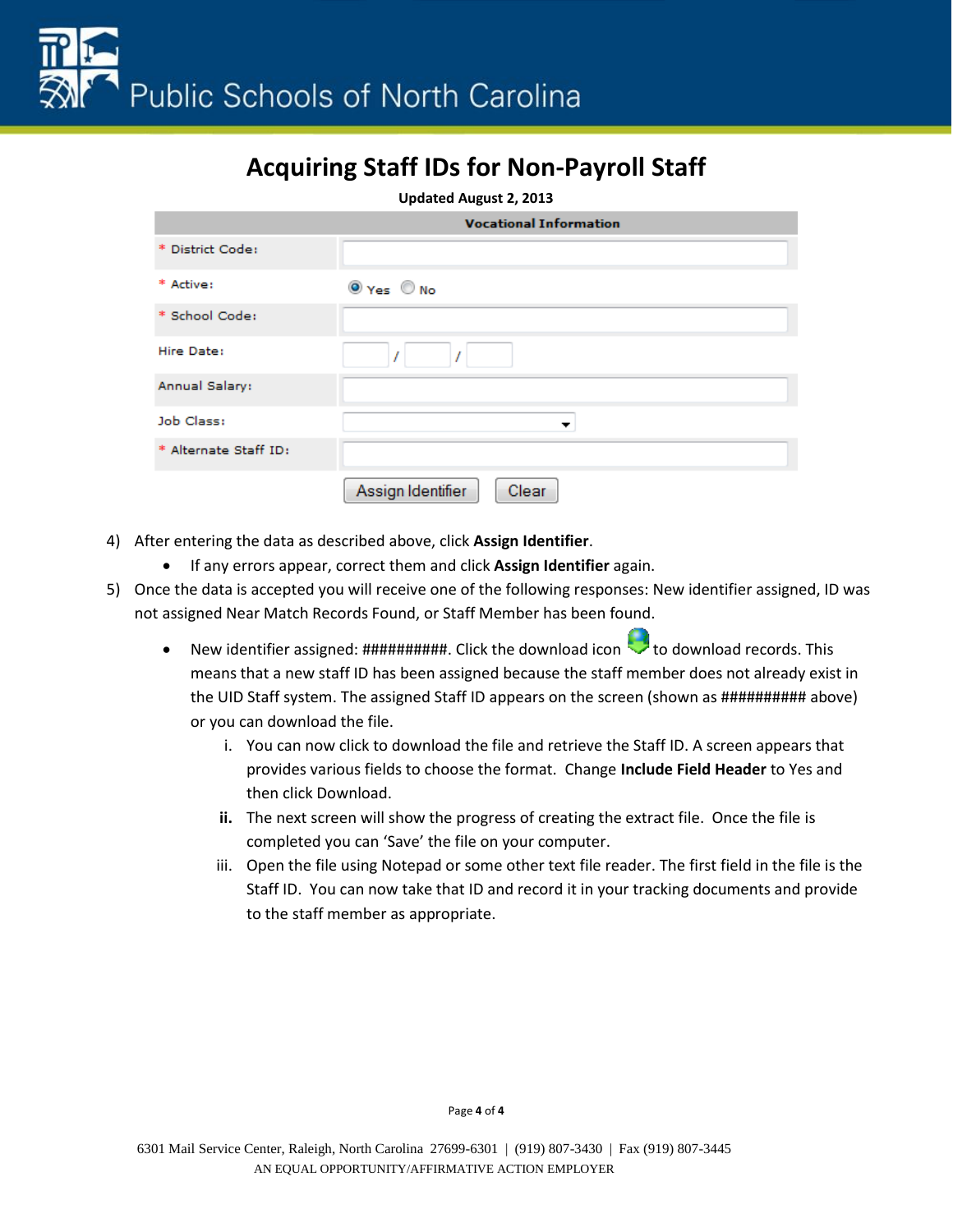**Updated August 2, 2013**

#### **NOTE: This file has Personally Identifiable Information (PII) so be sure to only save it in a secure place.**

- ID was not assigned. Near Match Records Found. Click button below to go to the Near Match Resolution screen. This means that this staff could possibly exist in the system and you will need to review any potentially matching staff to determine if a new ID should be assigned or an existing ID assigned to your record.
	- i. Click the 'View Near Matches' button and the screen below will appear. Click Compare to go to the next screen for a fuller view of the data.

|                          | <b>Resolve Match for Staff Member: 6405095</b>              |                           |                   |                    |            |  |
|--------------------------|-------------------------------------------------------------|---------------------------|-------------------|--------------------|------------|--|
| <b>Submission Record</b> |                                                             |                           |                   |                    |            |  |
| First Name: George       |                                                             | Middle Name:              | Last Name: Benson |                    | Suffix:    |  |
| Gender:                  | Male                                                        | Date Of Birth: 11/11/2012 | Ethnicity:        | Hisp, White        | SSN:       |  |
| <b>Create New</b>        | Cancel                                                      | Back To Batch Details     |                   |                    |            |  |
|                          | Potential Match (Staff Id: 6129986912 - Probability: 91.0%) |                           |                   |                    |            |  |
| First Name: George       |                                                             | Middle Name: K            | Last Name: Benson |                    | Suffix: II |  |
| Gender:                  | Male                                                        | Date Of Birth: 11/11/2011 | Ethnicity:        | Hisp, Asian, White | SSN:       |  |
| Compare                  |                                                             |                           |                   |                    |            |  |
|                          |                                                             |                           |                   |                    |            |  |

ii. On this screen any fields which are different between the record submitted (left side) and the potential match record (right side) will appear in yellow highlighting. If you believe the two records are the same person click Assign ID and the existing staff ID will be provided to you and the record will be updated, otherwise click 'Back'. You will see the previous screen, appearing above. If these are two different staff members, then click Create New and a new ID will be assigned.

Page **5** of **5**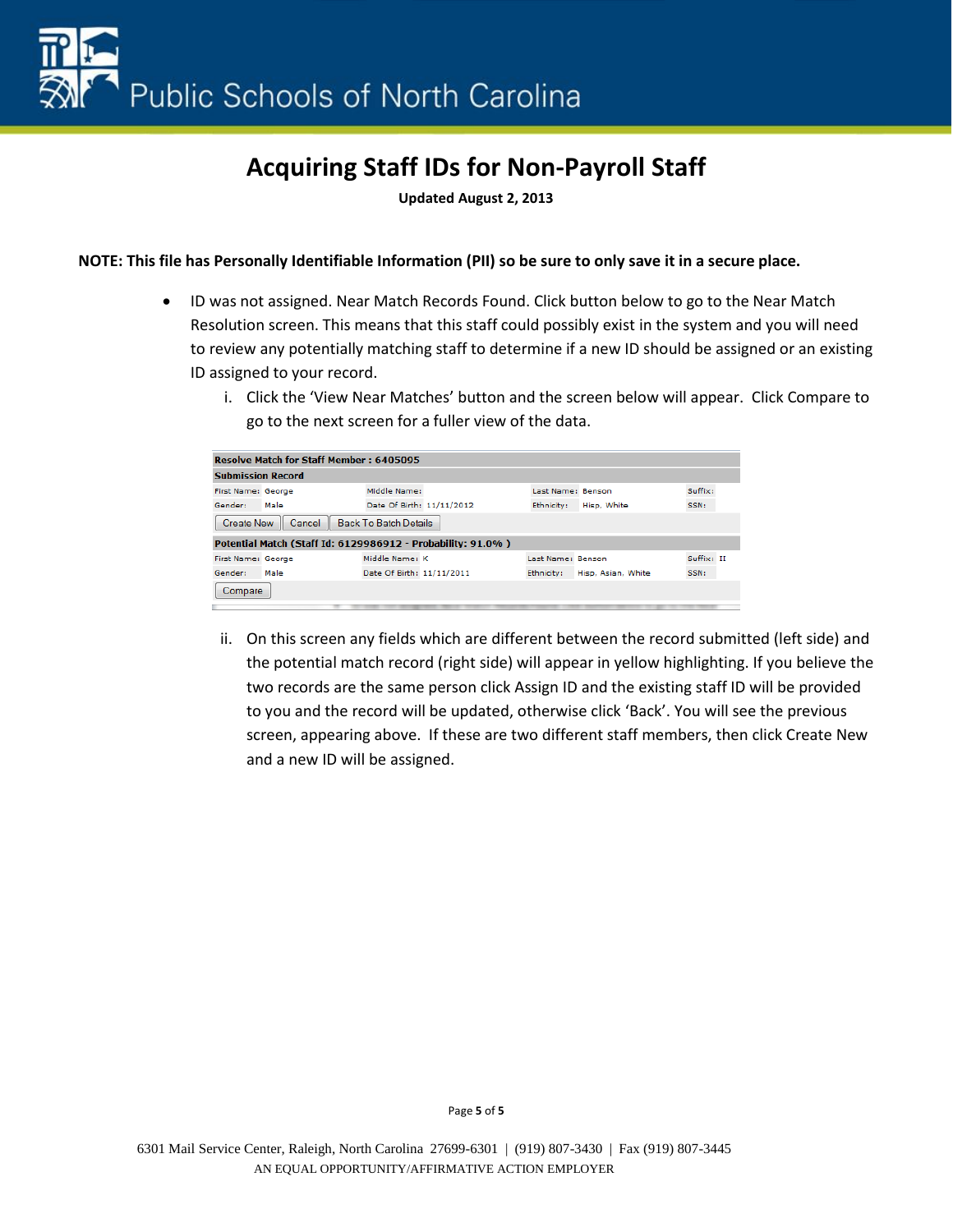| <b>Updated August 2, 2013</b>                                               |                                               |                    |  |  |  |
|-----------------------------------------------------------------------------|-----------------------------------------------|--------------------|--|--|--|
| <b>Near Match Details.</b>                                                  |                                               |                    |  |  |  |
| Submission Record: 6405095 Potential Match: 6129986912 (View Staff Profile) |                                               |                    |  |  |  |
| <b>General Information</b>                                                  |                                               |                    |  |  |  |
| Staff ID:                                                                   |                                               | 6129986912         |  |  |  |
| <b>First Name:</b>                                                          | George                                        | George             |  |  |  |
| Middle Name:                                                                |                                               | $\kappa$           |  |  |  |
| Last Name:                                                                  | Benson                                        | Benson             |  |  |  |
| Suffix:                                                                     |                                               | $\overline{H}$     |  |  |  |
| <b>Full Name:</b>                                                           |                                               |                    |  |  |  |
| Previous Last Name:                                                         |                                               |                    |  |  |  |
| <b>Personal Information</b>                                                 |                                               |                    |  |  |  |
| Gender:                                                                     | Male                                          | Male               |  |  |  |
| Date Of Birth:                                                              | 11/11/2012                                    | 11/11/2011         |  |  |  |
| SSN:                                                                        |                                               |                    |  |  |  |
| Ethnic Code:                                                                | Hisp, White                                   | Hisp, Asian, White |  |  |  |
| <b>Ethnicity Subgroup:</b>                                                  |                                               |                    |  |  |  |
| Highest Degree Earned:                                                      |                                               |                    |  |  |  |
| Address1:                                                                   |                                               |                    |  |  |  |
| Address <sub>2</sub> :                                                      |                                               |                    |  |  |  |
| City:                                                                       |                                               |                    |  |  |  |
| State:                                                                      |                                               |                    |  |  |  |
| Zip Code:                                                                   |                                               |                    |  |  |  |
| <b>Vocational Information</b>                                               |                                               |                    |  |  |  |
| <b>District Code:</b>                                                       | 010 - Alamance-Burlington Schools             | multiple           |  |  |  |
| School Code:                                                                | 303 - Alamance-Burlington Middle Col multiple |                    |  |  |  |
| Job Class:                                                                  |                                               | multiple           |  |  |  |
| Annual Salary:                                                              |                                               | multiple           |  |  |  |
| Hire Date:                                                                  |                                               | multiple           |  |  |  |
| Alternate Staff ID:                                                         | T3                                            | multiple           |  |  |  |
| Active:                                                                     | Yes                                           | multiple           |  |  |  |
| Assign ID<br>Cancel                                                         | <b>Back</b>                                   |                    |  |  |  |

- iii. You can now click to download the file and retrieve the Staff ID. A screen appears that provides various fields to choose the format. Change **Include Field Header** to Yes and then click Download.
- iv. The next screen will show the progress of creating the extract file. Once the file is completed you can 'Save' the file on your computer.
- v. Open the file using Notepad or some other text file reader. The first field in the file is the Staff ID. You can now take that ID and record it in your tracking documents and provide to the staff member as appropriate.